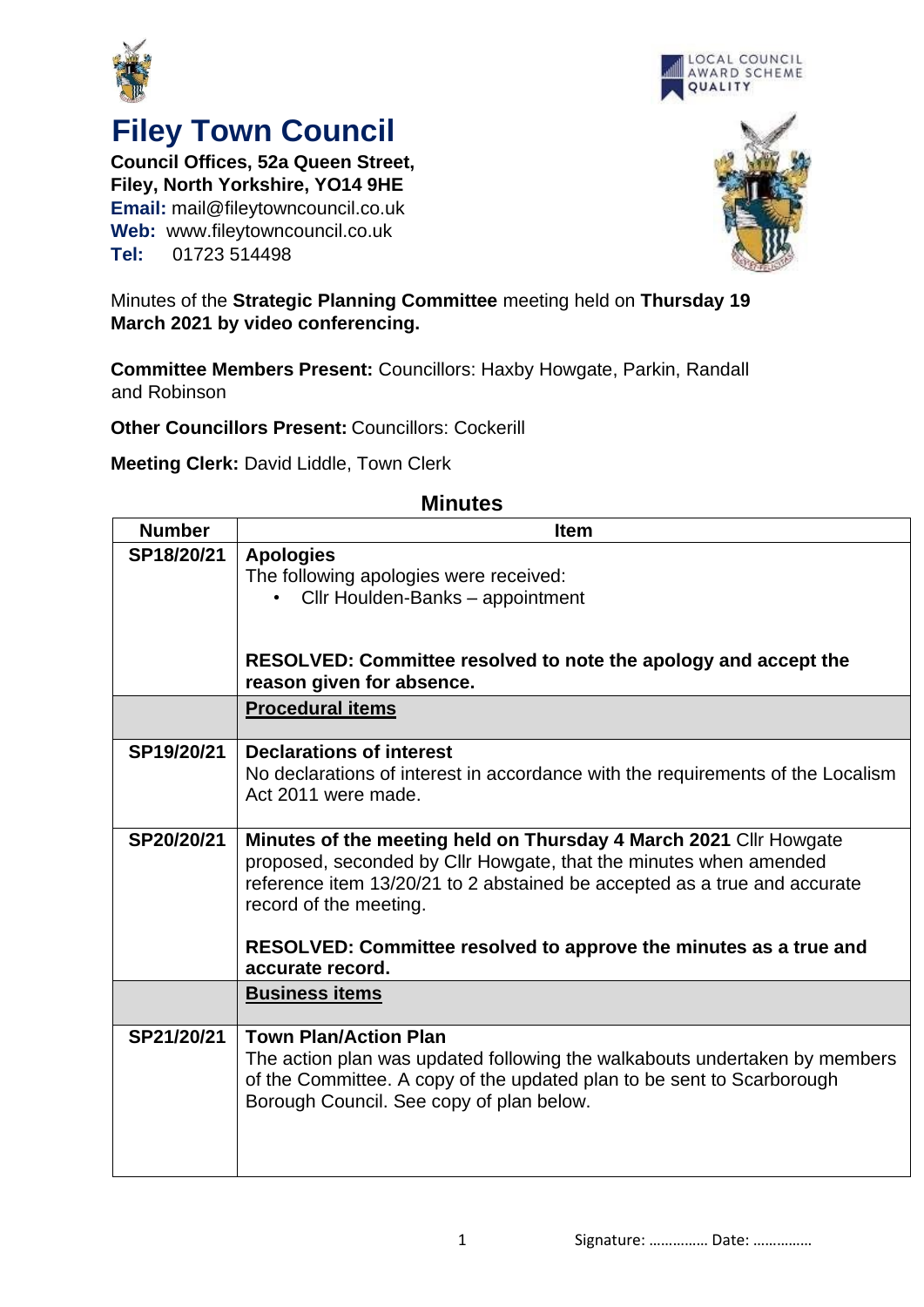



|                                                                                                                                                                                                                                                                                                                                                       |                                                                                                                                                                                          | <b>Filey Town Partnership Action Plan</b>                                                                                                                        |                              |                          |           |
|-------------------------------------------------------------------------------------------------------------------------------------------------------------------------------------------------------------------------------------------------------------------------------------------------------------------------------------------------------|------------------------------------------------------------------------------------------------------------------------------------------------------------------------------------------|------------------------------------------------------------------------------------------------------------------------------------------------------------------|------------------------------|--------------------------|-----------|
| Project (PM in<br>brackets)                                                                                                                                                                                                                                                                                                                           | Outline                                                                                                                                                                                  | Funding<br>opportunities                                                                                                                                         | Lead<br>Partner /<br>Officer | Partners                 | Timescale |
| Play Area<br>review (LB)<br><b>Walk around</b><br>with SBC to<br>look at the<br>specific<br>requirements<br>including<br>addition of<br>seats.<br>SBC to be<br>requested for<br>brochures for<br>equipment.                                                                                                                                           | Joint partnership<br>review of existing<br>play areas.<br>Identify coverage,<br>gaps, lifespan,<br>ownership and<br>maintenance<br>terms &<br>opportunities for<br>future<br>investment. | $N/A$ in<br>immediate<br>term. Capital<br>funding to be<br>identified in<br>conjunction<br>with any<br>development<br>proposals<br>identified by<br>the review.  | SBC, Paul<br>Thompson        | SBC, FTC,<br><b>NYCC</b> | Short     |
| New picnic<br>benches in<br>Gardens (LB)<br><b>Additional 1</b><br>off bench in<br><b>Glen Gardens</b><br>only<br>2 off in<br><b>Country Park</b><br>and 3 off<br>adjacent to<br>play areas.<br>(total 6 off)                                                                                                                                         | Provision of new<br>picnic benches in<br>Glenn Gardens &<br>Crescent Gardens.                                                                                                            | <b>SBC Essential &amp;</b><br><b>Priority Capital</b><br>Works budget<br>(Capital<br>Strategy), FTC<br>precept, local<br>fundraisers ie<br>Rotary,<br>Roundtable | SBC, Paul<br>Thompson        | SBC, FTC,<br>FoFP        | Short     |
| Review of<br>litter bins (LB)<br><b>Town Areas</b><br>need for re-<br>cycle bins.<br><b>Additional Dog</b><br><b>Bins</b><br>throughout.<br><b>Additional</b><br><b>Bins to</b><br>residential<br>areas<br>(locations to<br>be finalised)<br>Area without<br>bins Cargate<br><b>Hill to Glen</b><br>gardens.<br><b>Re-cycling Bins</b><br>large to be | To review current<br>litter bins for<br>possible refurb or<br>replace and to<br>identify hotspots<br>where additional<br>bins are needed                                                 | <b>SBC Essential &amp;</b><br><b>Priority Capital</b><br>Works budget<br>(Capital<br>Strategy), FTC<br>precept                                                   | SBC, Paul<br>Thompson        | SBC, FTC,<br>FoFP        | Short     |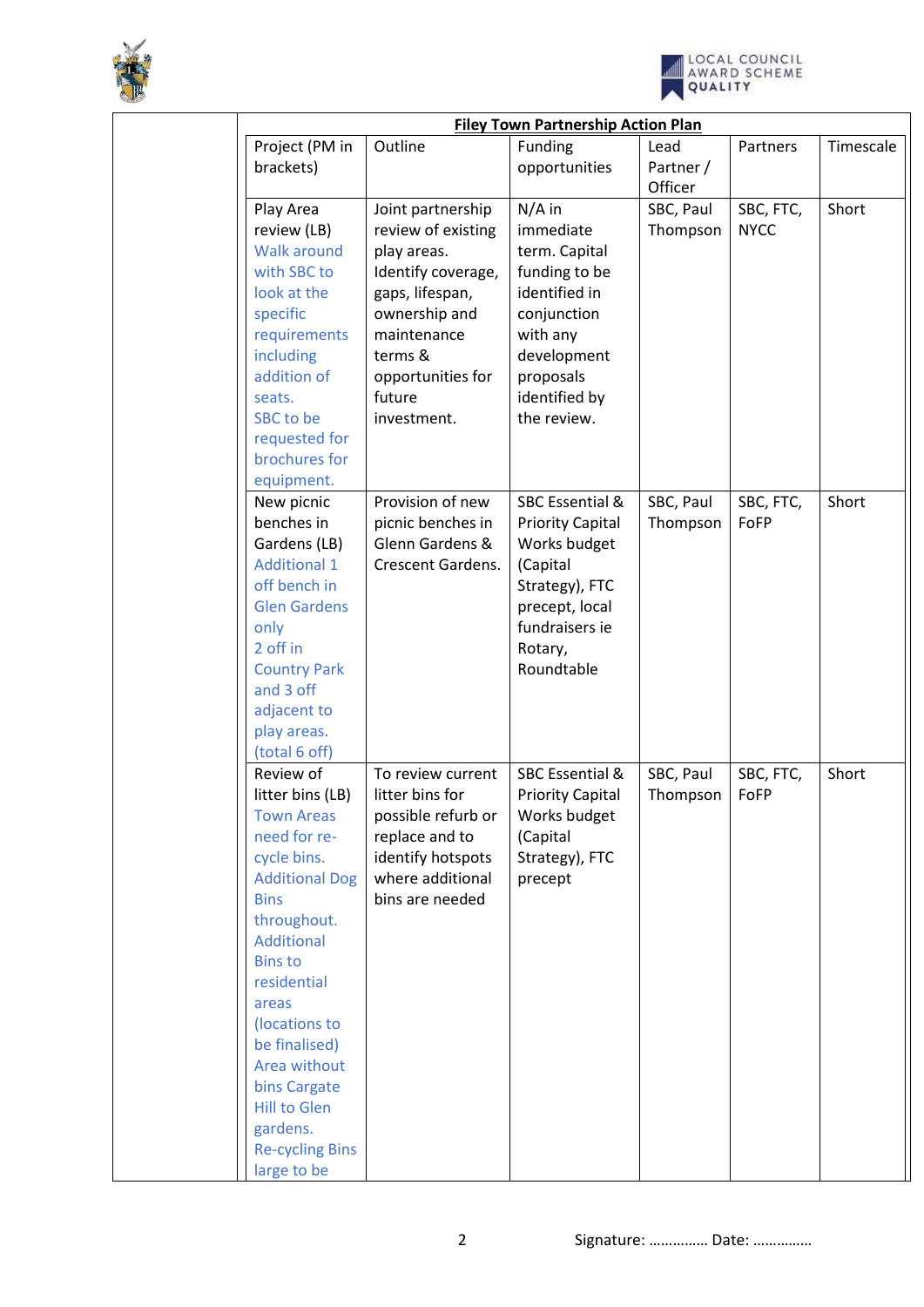



| added to the<br>list                                                                                                                                                            |                                                                                                                                                                               |                                                                                                                                                                                           |                                |                                                                      |                   |
|---------------------------------------------------------------------------------------------------------------------------------------------------------------------------------|-------------------------------------------------------------------------------------------------------------------------------------------------------------------------------|-------------------------------------------------------------------------------------------------------------------------------------------------------------------------------------------|--------------------------------|----------------------------------------------------------------------|-------------------|
| Improvements<br>to stoneworks<br>(Glenn<br>Gardens) -<br>painted (DL)<br>Clean, paint<br>add arch way<br>(FTC to look at<br>quotations.)                                        | Possible<br>community art<br>project to<br>improve<br>stoneworks in<br>Glenn Gardens.                                                                                         | <b>External grant</b><br>funders; Awards<br>for All, Two<br>Ridings<br>Foundation. FTC<br>precept. SBC<br>Essential &<br><b>Priority Capital</b><br>Works budget<br>(Capital<br>Strategy) | SBC, Paul<br>Thompson          | SBC, FTC,<br>FofFP                                                   | Short             |
| Street signage<br>/ fingerpost<br>improvements<br>(LB)<br><b>FTC owned</b><br>Boards to be<br>refurbed by<br>FTC.<br>Other signs in<br>line with SBC<br>"Wayfinder"<br>project. | Review of all<br>street signage<br>and fingerposts in<br>the town. Identify<br>gaps, out of date<br>signage,<br>duplication,<br>inconsistency/<br>irrelevance.                | <b>SBC Essential &amp;</b><br><b>Priority Capital</b><br>Works budget<br>(Capital<br>Strategy)                                                                                            | SBC, Janet<br>Deacon           | SBC, FTP,<br>NYCC,<br>business /<br>hospitality<br>/ tourism<br>reps | Short /<br>medium |
| Public toilets<br>improvements<br>(MJ)<br><b>More</b><br>information<br>required. DL<br>to inform SBC<br>of issue<br>regarding<br>disabled<br>facilities.                       | Review of public<br>toilet provision.<br>Analysis of need /<br>demand, existing<br>provision, gaps<br>and opportunities<br>for extended<br>provision.                         | <b>Potential SBC</b><br>Essential &<br><b>Priority Capital</b><br>Works budget<br>(Capital<br>Strategy)                                                                                   | <b>SBC</b>                     | SBC, FTP,<br>NYCC,<br>business /<br>hospitality<br>/ tourism<br>reps | Medium<br>/ lomg  |
| Car park<br>improvements<br>(LB)<br>Visit to area<br>required to<br>review the<br>area as a<br>whole in<br>association<br>with the<br>adjacent<br>facilities.                   | Conduct a review<br>of current car<br>parking facilities<br>in conjunction<br>with public /<br>community<br>engagement and<br>investigate<br>opportunities for<br>improvement | <b>SBC Essential &amp;</b><br><b>Priority Capital</b><br>Works budget<br>(Capital<br>Strategy)                                                                                            | SBC,<br><b>Stuart</b><br>Clark | SBC, FTP,<br>NYCC,<br>business /<br>hospitality<br>/ tourism<br>reps | Medium            |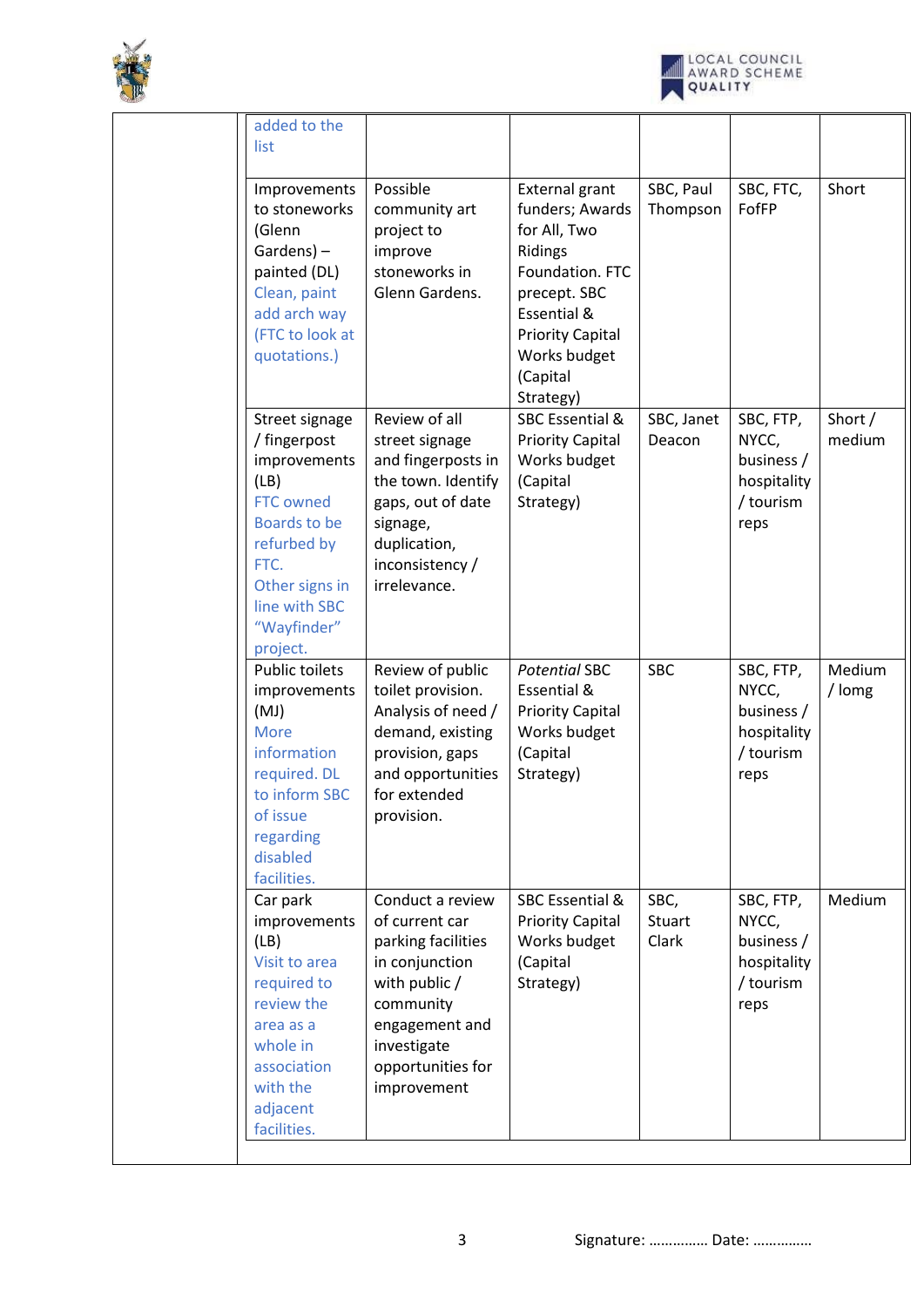



| Improvements                          | TLC, painting,                           | <b>SBC Essential &amp;</b> | <b>SBC</b>         | SBC, FTP,                | Medium  |
|---------------------------------------|------------------------------------------|----------------------------|--------------------|--------------------------|---------|
| to seafront                           | possible fountain                        | <b>Priority Capital</b>    |                    | business /               |         |
| paddling pool<br>(LB)                 |                                          | Works budget<br>(Capital   |                    | hospitality<br>/ tourism |         |
| Paint the pool,                       |                                          | Strategy)                  |                    | reps                     |         |
| add "fountain                         |                                          |                            |                    |                          |         |
| feature" and                          |                                          |                            |                    |                          |         |
| have murals                           |                                          |                            |                    |                          |         |
| painted on                            |                                          |                            |                    |                          |         |
| walls.                                |                                          |                            |                    |                          |         |
| Disability                            | Conduct a                                | <b>FTC Precept</b>         | FTC, David         | FTP, SBC,                | Short   |
| access survey                         | comprehensive                            |                            | Liddle             | business /               |         |
| (MJ)                                  | disability access                        |                            |                    | hospitality              |         |
| Survey to be                          | review of the                            |                            |                    | reps                     |         |
| done ASAP                             | town centre with                         |                            |                    |                          |         |
|                                       | suggestions for                          |                            |                    |                          |         |
|                                       | improvements<br>and                      |                            |                    |                          |         |
|                                       | recommendations                          |                            |                    |                          |         |
| Refurbishment                         | Explore avenues                          | SBC Essential &            | SBC,               | SBC, FTP,                | Medium  |
| of the                                | to improve the                           | <b>Priority Capital</b>    | Stuart             | Tourism                  |         |
| seafront crazy                        | visual appearance                        | Works budget               | Clark              | reps                     |         |
| golf (MJ)                             | and viability of                         | (Capital                   |                    |                          |         |
|                                       | the crazy golf.                          | Strategy)                  |                    |                          |         |
|                                       | Investigate                              |                            |                    |                          |         |
|                                       | options for                              |                            |                    |                          |         |
|                                       | privatising.                             |                            |                    |                          |         |
| <b>Glenn Gardens</b>                  | Suggested                                | External grant             | Friends of         | FofFP,                   | Short / |
| 'gateway                              | community                                | funding                    | Filey              | SBC, FTC                 | medium  |
| features' (LB)<br>As above also       | project to provide<br>visually appealing |                            | Parks,<br>Filey in |                          |         |
| sensory                               | and welcoming                            |                            | Bloom.             |                          |         |
| gardens.                              |                                          |                            |                    |                          |         |
| <b>Sculpture Trail</b>                | Community                                | <b>External grant</b>      | FTC, David         | FTC, SBC,                | Short / |
| (DL)                                  | project to                               | funding                    | Liddle             | Tourism /                | medium  |
| The "walks"                           | compliment the                           |                            |                    | business                 |         |
| are something                         | 'light trail'                            |                            |                    | reps                     |         |
| that FTC                              | incorporating                            |                            |                    |                          |         |
| extremely                             | community art                            |                            |                    |                          |         |
| keen to make                          | and potential for                        |                            |                    |                          |         |
| happen.                               | project as a                             |                            |                    |                          |         |
| Look at the                           | tourist offer.                           |                            |                    |                          |         |
| <b>Church Ravine</b><br>"up lighting" |                                          |                            |                    |                          |         |
| Cultural &                            | Continuation of                          | External grant             | Discover           | Discover                 | Long    |
| Wildlife                              | the development                          | funding                    | Filey              | Filey, FTC,              |         |
| Centre (DL)                           | of the project                           |                            |                    | <b>SBC</b>               |         |
|                                       | including further                        |                            |                    |                          |         |
|                                       | development of                           |                            |                    |                          |         |
|                                       | plans, partnership                       |                            |                    |                          |         |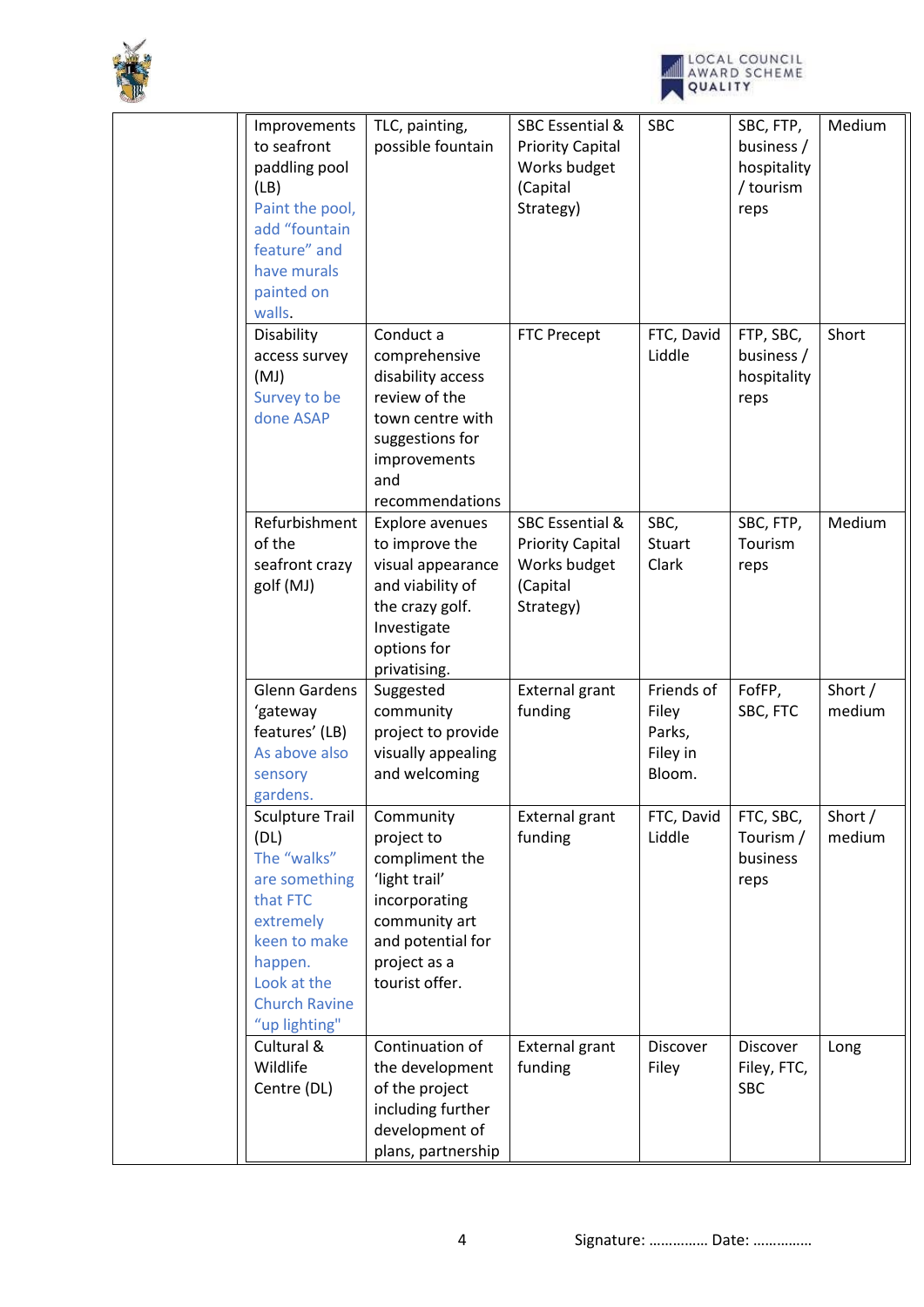



|             |                                                                                                                         | building and<br>funding<br>investigation.                                                                                                                                                                                                                              |                                                                                                                                         |                                             |                         |                  |
|-------------|-------------------------------------------------------------------------------------------------------------------------|------------------------------------------------------------------------------------------------------------------------------------------------------------------------------------------------------------------------------------------------------------------------|-----------------------------------------------------------------------------------------------------------------------------------------|---------------------------------------------|-------------------------|------------------|
|             | Improvements<br>to Beach<br>Chalets and<br>adjoining café<br>(LB)                                                       | Further<br>investigative<br>works. Bring<br>together partners<br>to investigate<br>issues and<br>solutions.                                                                                                                                                            | <b>SBC Essential &amp;</b><br><b>Priority Capital</b><br>Works budget<br>(Capital<br>Strategy)                                          | <b>SBC</b>                                  | SBC, FTC                | Medium<br>/ long |
|             | Evron Centre-<br>asset transfer<br>(MJ)                                                                                 | Convene a<br>working group to<br>develop indicative<br>plans for a<br>potential<br>community asset<br>transfer of the<br>Evron Centre to<br>the TC.                                                                                                                    | Funds to be<br>considered<br>following<br>commencement<br>of any business<br>planning<br>process.                                       | SBC,<br>Matthew<br>Joseph $/$<br>Jo Ireland | FTC, SBC                | Long             |
|             | Improved<br>transport links<br>(LB)                                                                                     | Master planning<br>activity to identify<br>current transport<br>links and public<br>transport<br>provision and<br>opportunities for<br>development.                                                                                                                    | Identified<br>future strategic<br>capital funds                                                                                         | <b>NYCC</b>                                 | SBC, FTC,<br><b>LEP</b> | Long             |
|             | Sensory<br>Garden<br>Project (DL)<br>As above-<br>location to be<br>finalised. FTC<br>to liaise with<br>Filey in Bloom. | Convening of a<br>partnership<br>working group to<br>identify suitable<br>land, develop a<br>viable project and<br>identify potential<br>funding solutions.                                                                                                            | External<br>funding<br>opportunities,<br><b>SBC Essential &amp;</b><br><b>Priority Capital</b><br>Works budget<br>(Capital<br>Strategy) | FTC, David<br>Liddle                        |                         | Medium           |
|             | Electric<br>vehicle<br>charging<br>points<br>installation<br>(LB)                                                       | Engage with<br>residents and<br>stakeholders to<br>develop proposals<br>for the provision<br>of charging<br>points. Possible<br>linked with Filey<br>Strategic<br>Masterplan.                                                                                          |                                                                                                                                         | <b>SBC</b>                                  |                         | Medium           |
| SP21/20/21- |                                                                                                                         | It was proposed by Cllr Haxby and seconded by Cllr Randall that the plan be also sent<br>to NYCC as information. This was passed unanimously.<br><b>Resolution:</b> It was resolved that the plan be also sent to NYCC as information.<br>This was passed unanimously. |                                                                                                                                         |                                             |                         |                  |